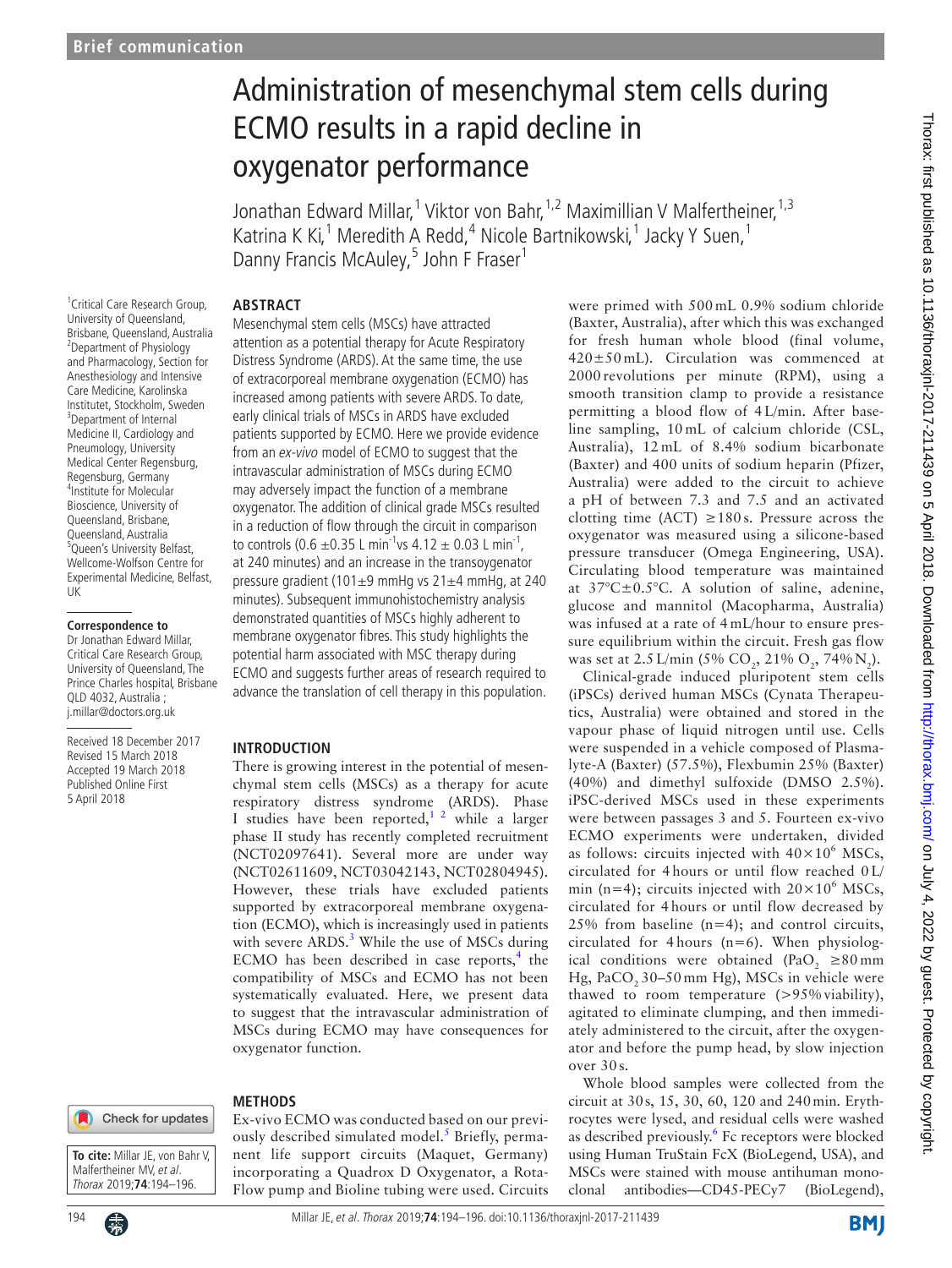| ì                                                  |
|----------------------------------------------------|
|                                                    |
|                                                    |
|                                                    |
|                                                    |
| 1                                                  |
|                                                    |
| ֞֘                                                 |
|                                                    |
| J                                                  |
|                                                    |
| $\overline{a}$                                     |
|                                                    |
| ļ                                                  |
|                                                    |
| <b>SANITE TO -- T</b>                              |
| $\ddot{\phantom{0}}$                               |
| $\frac{5}{5}$                                      |
|                                                    |
| l                                                  |
|                                                    |
| - The face of the distribution of the distribution |
|                                                    |
| $\ddot{\phantom{a}}$<br>l                          |
|                                                    |
| י<br>>                                             |
| i                                                  |
|                                                    |
|                                                    |
| $\mathbf{v}$                                       |
|                                                    |
| J                                                  |
| $\vdots$                                           |
|                                                    |
|                                                    |
|                                                    |
|                                                    |
|                                                    |
| ;                                                  |
|                                                    |
|                                                    |
|                                                    |
|                                                    |
|                                                    |
| ニューニュー<br>Ì                                        |
|                                                    |
|                                                    |
|                                                    |
|                                                    |
|                                                    |
|                                                    |
| horax.bmj.com                                      |
|                                                    |
|                                                    |
|                                                    |
|                                                    |
|                                                    |
| I                                                  |
| I                                                  |
|                                                    |
|                                                    |
|                                                    |
| ֚֓                                                 |
|                                                    |
| ׇ֘֝֬֝                                              |
|                                                    |
|                                                    |
|                                                    |
|                                                    |
|                                                    |
|                                                    |
|                                                    |
|                                                    |
|                                                    |

# **Brief communication**

<span id="page-1-0"></span>

| Table 1<br>Conditions during ex-vivo ECMO           |                                     |                                       |                 |  |
|-----------------------------------------------------|-------------------------------------|---------------------------------------|-----------------|--|
|                                                     | $40\times10^6$ iPSC-<br>$MSCs(n=4)$ | $20\times10^6$ iPSC-<br>$MSCs* (n=4)$ | Control (n=6)   |  |
| Time to 25% decrease in<br>blood flow (min±SE)      | $68 + 32$                           | $99 + 21$                             |                 |  |
| Time to 50% decrease in<br>blood flow (min±SE)      | $85 + 39$                           |                                       |                 |  |
| Blood flow at 2000 RPM (L/min±SE)                   |                                     |                                       |                 |  |
| 30s                                                 | $4.05 \pm 0.02$                     | $4.04 \pm 0.02$                       | $4.03 \pm 0.05$ |  |
| $15$ min                                            | $3.79 + 0.35$                       | $4.01 \pm 0.04$                       | $4.03 \pm 0.05$ |  |
| 30 min                                              | $2.83 + 0.98$                       | $4.12 \pm 0.07$                       | $3.98 \pm 0.06$ |  |
| $60 \,\mathrm{min}$                                 | $1.94 + 1.14$                       | $3.95 \pm 0.20$                       | $4.12 \pm 0.03$ |  |
| $120 \,\mathrm{min}$                                | $1.39 + 0.92$                       |                                       | $4.09 \pm 0.05$ |  |
| 240 min                                             | $0.60 \pm 0.35$                     |                                       | $4.12 \pm 0.03$ |  |
| Transoxygenator pressure gradient (mm $Hg \pm SE$ ) |                                     |                                       |                 |  |
| 30 <sub>s</sub>                                     | $20\pm 6$                           | $21 \pm 2$                            | 19±3            |  |
| $15 \text{ min}$                                    | $27 + 12$                           | $21 + 3$                              | $21 \pm 2$      |  |
| 30 min                                              | $51 + 24$                           | $22+3$                                | $25 + 4$        |  |
| 60 min                                              | $55 + 31$                           | $28 + 4$                              | $24 + 3$        |  |
| $120$ min                                           | $50 + 18$                           |                                       | $25 + 4$        |  |
| 240 min                                             | $101 + 9$                           |                                       | $21 + 4$        |  |
| MSCs detectable in blood (cells/µL±SE)              |                                     |                                       |                 |  |
| 30 <sub>s</sub>                                     | $21.8 + 1.9$                        |                                       |                 |  |
| $30 \text{ min}$                                    | $9.4 + 4.2$                         |                                       |                 |  |
| $60 \,\mathrm{min}$                                 | $6.9 + 3.4$                         |                                       |                 |  |
| $120$ min                                           | $4.1 \pm 3.8$                       |                                       |                 |  |
| 240 min                                             | $0.3 + 0.2$                         |                                       |                 |  |

optimise conditions for microscopy.

–, Did not occur; ECMO, extracorporeal membrane oxygenation; iPSC, induced

pluripotent stem cell; MSCs, mesenchymal stem cells; RPM, revolutions per minute.

CD73-PerCP, CD90-APC and CD105-FITC (Abcam, UK) according to the manufacturers' protocol. Precision Count Beads (BioLegend) were then added to determine the fate of circulating MSCs, quantified using a two-laser FACSCanto I flow cytometer (BD Biosciences, USA).

After termination of each experiment, oxygenators were flushed with 1000mL 0.9% NaCl, perfused with 500mL paraformaldehyde (Merck, Germany) and rinsed again with 1000mL 0.9% NaCl. Samples of the heat and gas exchange fibres were then retrieved.

For immunohistochemistry analysis, fibre sections were blocked for 2hours in phosphate buffered saline (PBS) containing 2% heat inactivated sheep seerum (HISS) (Sigma, Australia) and 0.5% Triton X-100 (Sigma). Samples were incubated overnight at 4°C with primary antibodies: mouse Ab to CD105-FITC (Abcam, 1:10), or mouse Ab to CD90-PE (Abcam, 1:50), and rabbit antibody to β1 tubulin-488 conjugated (Abcam, 1:50). The fibres were washed with PBS followed by 1-hour incubation with secondary antibodies to boost the fluorescent signal followed by additional PBS washes. Images were acquired with a wide-field Nikon deconvolution (TiE) microscope, and confocal z-stacks were acquired with Zeiss LSM710 Airyscan.

#### **Results**

In all circuits to which MSCs were administered, blood flow through the ECMO oxygenator decreased by at least 25% within



<span id="page-1-1"></span>**Figure 1** ECMO oxygenator fibres after the administration of iPSCderived human MSCs. (A) Wide-field microscopy of CD105-stained MSCs (green) with a bright field overlay of a section of PU heat exchange fibres. MSCs can be seen adherent between adjacent fibre strands. (B) A confocal image of an MSC bridging two PU fibres. (A,B) DAPIstained nuclei (blue). (C) A sample of PMP gas exchange fibres taken from the core of the oxygenator bundle and stained for CD105. (D) A similar section of PMP gas exchange taken from the periphery of the oxygenator and stained for CD90 with DAPI-stained nuclei. DAPI, 4',6-diamidino-2-phenylindole; ECMO, extracorporeal membrane oxygenation; iPSC, induced pluripotent stem cell; MSC, mesenchymal stem cell; PMP, polymethylpentene; PU, polyurethane.

4hours, with a corresponding increase in the transoxygenator pressure gradient ([table](#page-1-0) 1). When  $40 \times 10^6$  MSCs were administered, flow was reduced to  $<$  1.5 L/min in all circuits by 4 hours, and in one case within 30min. ACT was maintained  $\geq 180s$ throughout all experiments. Microscopy of deconstructed oxygenators demonstrated the widespread adherence of MSCs to plastic fibres ([figure](#page-1-1) 1).

## **Discussion**

This is the first study to directly address the feasibility of MSC therapy during ECMO. Our data suggest that intravascular administration of MSCs during ECMO may have important consequences for oxygenator function, as well as for their efficacy as a therapy for severe ARDS in this setting. This may have occurred due to the characteristic plastic adhesiveness of MSCs. A limitation of our study is that we did not assess gas exchange across the oxygenator.

MSC use during ECMO has been described previously but has either been administered before the commencement of  $ECMO$ , by intratracheal administration<sup>[8](#page-2-6)</sup> or during a pause in flow.<sup>[4](#page-2-2)</sup> These methods of administration may not always be possible in severely ill patients with ARDS who are reliant on continuous high-flow ECMO for oxygenation.

At a circuit concentration of  $48-95\times10^3$  MSCs/mL, our study may have underestimated the effect of MSCs on oxygenator performance. Previous studies in ARDS have used up to  $10\times10^6$  $10\times10^6$  MSCs/kg,<sup>1</sup> which assuming an average blood volume of  $70 \text{ mL/kg}^9$  $70 \text{ mL/kg}^9$  and equal distribution would result in a higher